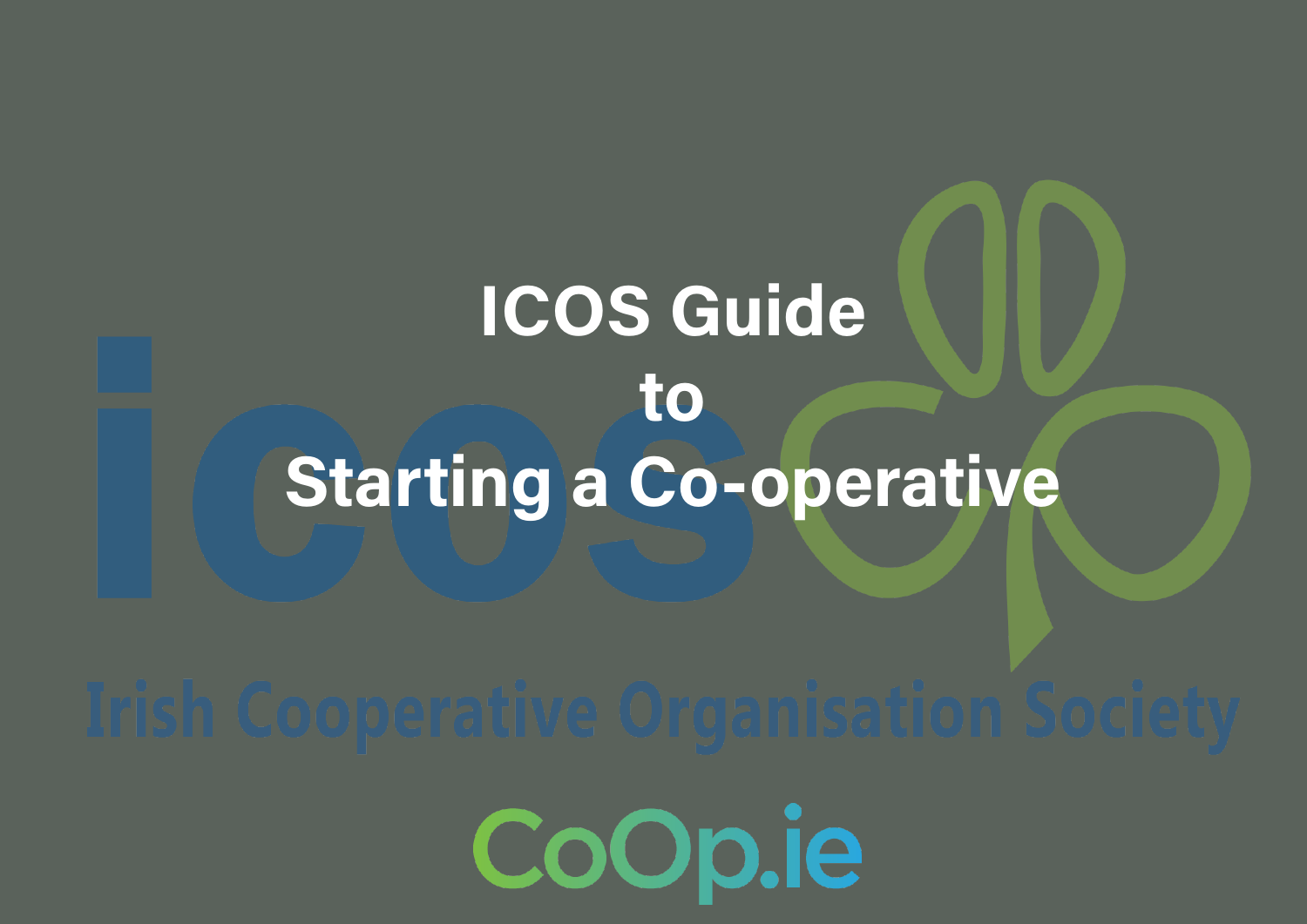### ICOS

The Irish Co-operative Organisation Society (ICOS) is a co-operative umbrella organisation that serves and promotes commercial cooperative businesses and enterprise across multiple sections of the Irish economy. Our mission is to promote leadership, competitiveness and value through stronger co-operation and world class service. We aim to embrace the pioneering, innovative and tenacious spirit of our founding members to help strengthen our co-operatives operating in today's commercial and competitive world.

Our core values are:

### Innovation – Direction – Sustainability

Innovation - As the umbrella organisation representing many of Ireland's co-operatives, ICOS has a responsibility to sense the future, innovate and help evolve the co-operative movement to help meet the needs of its members and the needs of the market place.

Direction – ICOS is the unifying voice for Irish co-operatives. ICOS endeavours to show leadership and direction to maintain sustainable business growth in an ever growing globally competitive marketplace.

Sustainability – ICOS strives to deliver tangible value to its members. We aim to educate our members on the value of the co-operative, encourage and develop the next generations of co-op leaders to ensure sustainability, self-governance and self-responsibility.

ICOS member co-operatives collectively: **over** 150,000 individual members combined turnover €15 bn employ 12,000 in **Ireland** 24,000 globally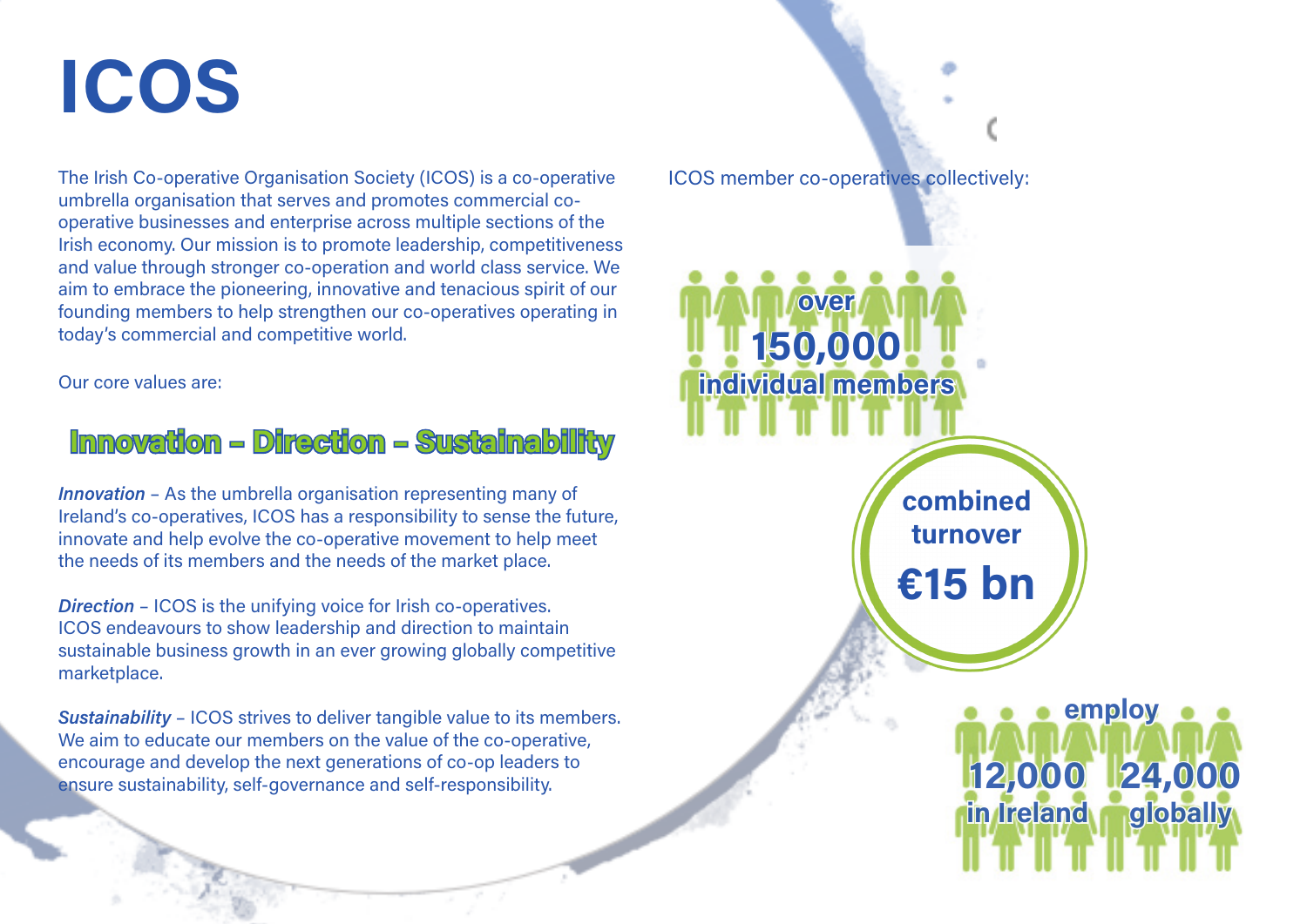## The Sectors





Community, media, culture, sport & leisure





Livestock marketing, breeding & animal health

Multi purpose dairy and the service & utilities:

Water & energy





Store, trade & wholesale



Food, fisheries & beverages



Advisory & education

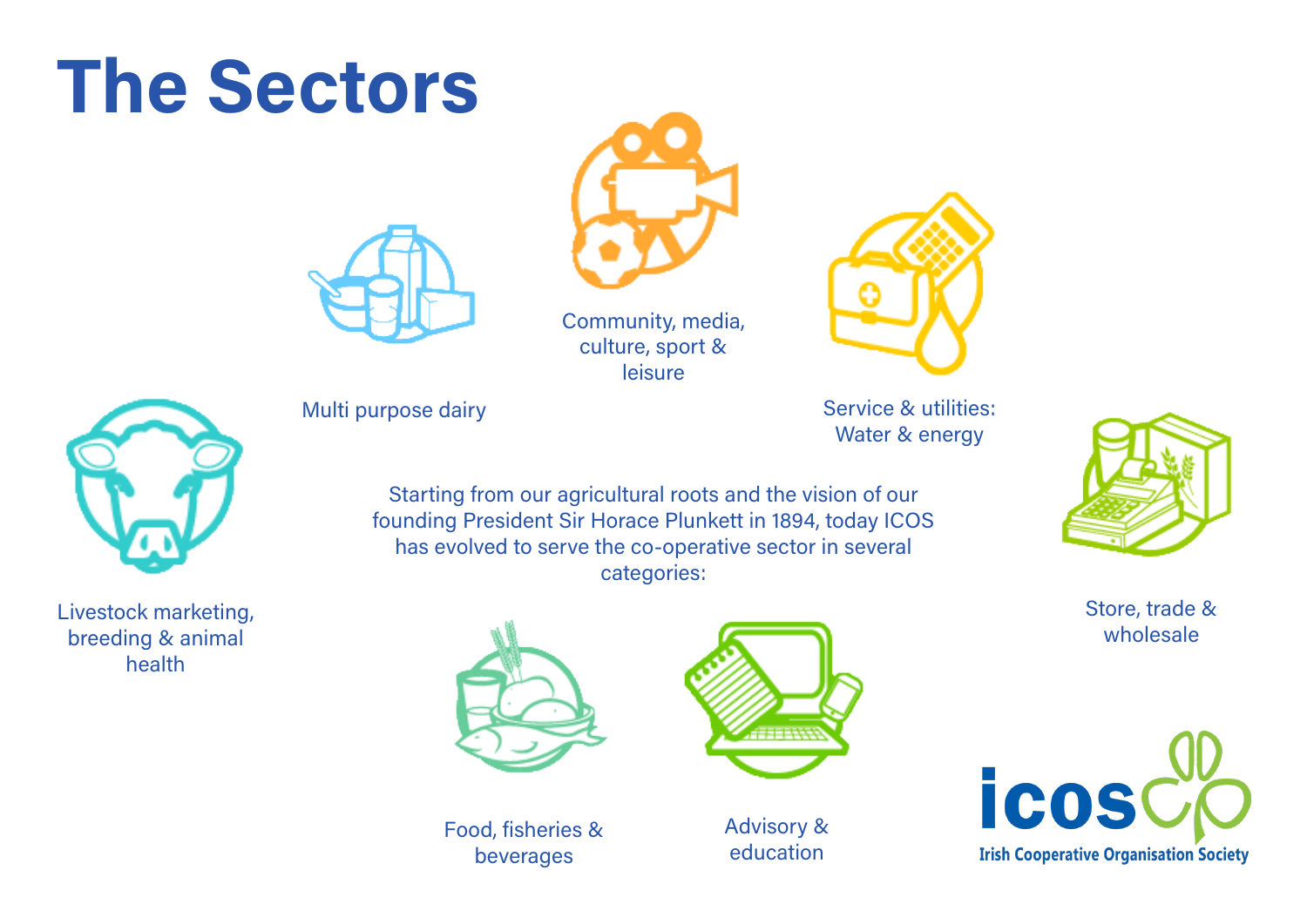# CoOp.ie

### What is a co-operative?

A co-operative is an autonomous enterprise owned and controlled by its user members and operates for the benefit of its user members.

# Starting a co-operative

Our background and knowledge in the co-operative movement benefits those wishing to set up new co-operatives. In fact, we try to make setting up a co-operative as easy as A - B - C.

| pproach               | <b>D</b> usiness Plan | <b>U</b> ommercially<br>Feasible | $\bigcup$ eterming<br>Committment | <b>Enlisting Members</b> | le a request with<br><b>ICOS</b> |
|-----------------------|-----------------------|----------------------------------|-----------------------------------|--------------------------|----------------------------------|
| Do you have a         | Has a business plan   | On the basis of                  | Are the proposed                  | Discuss and agree        | When the steps                   |
| minimum of seven      | for the proposed      | this business plan               | members willing                   | the level of support,    | outlined above have              |
| people who have a     | co-operative been     | and the projections              | to contribute the                 | (e.g. the percentage of  | been completed                   |
| common need and are   | drafted?              | outlined within it,              | required start-up                 | member share capital     | please file a request            |
| willing to form a co- |                       | is the enterprise                | capital?                          | in start-up funds)       | with ICOS.                       |
| operative?            | An example of         | commercially viable?             |                                   | that the members are     |                                  |
|                       | a Business Plan       |                                  |                                   | willing to commit to     | ICOS may require to              |
| Have you defined an   | template is available | Will it at least                 |                                   | the enterprise.          | meet with the group              |
| economic need for     | on request from ICOS. | breakeven annually?              |                                   |                          | prior to registration.           |
| that co-operative?    |                       |                                  |                                   |                          |                                  |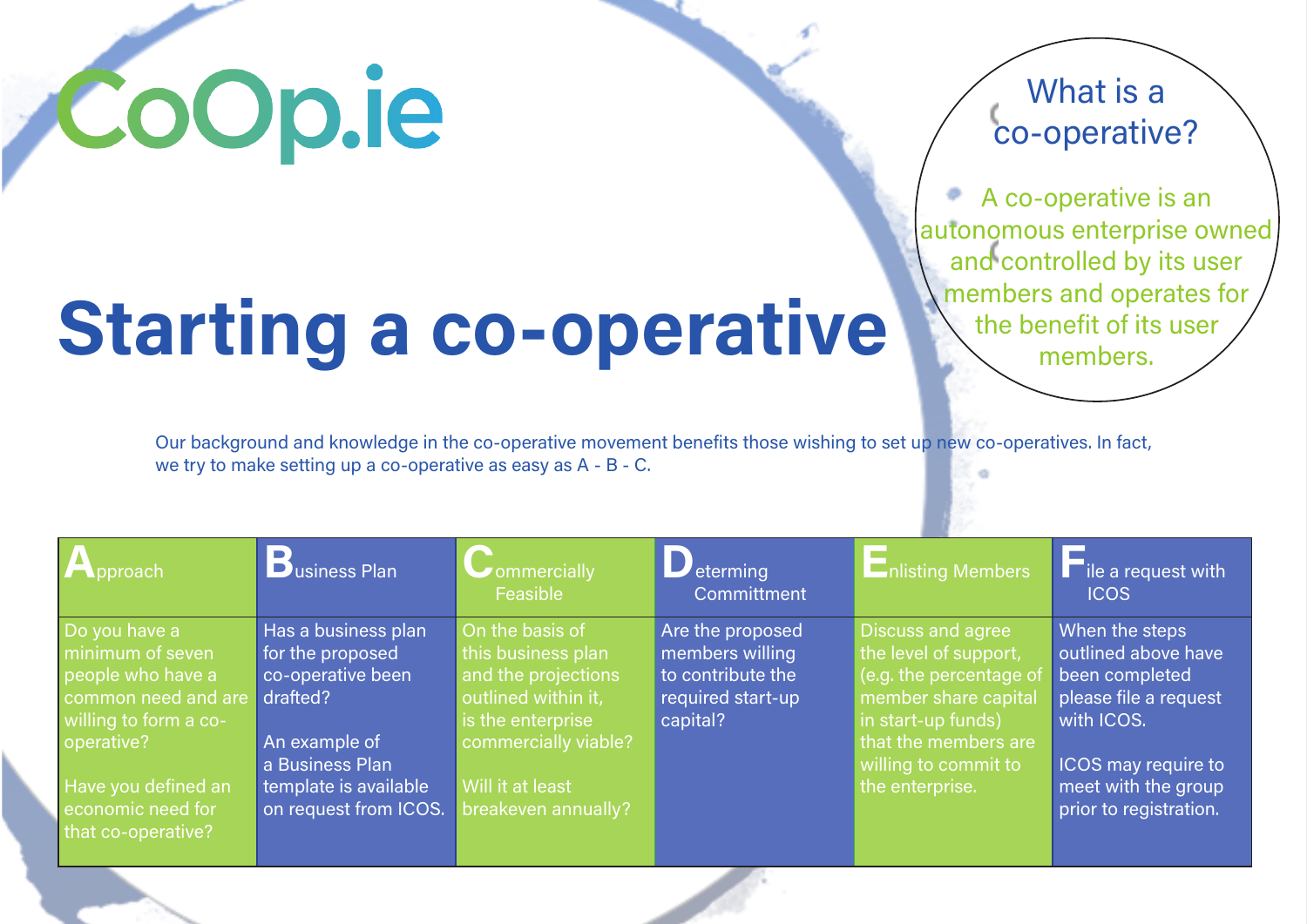### Co-operative Vs Limited Company

CoOp

When making the choice between registering as a co-operative under the Industrial and Provident Societies Act or as a company under the Companies Act, your group should determine the suitability of the corporate structure to the aims and activities of the organisation being established.

Co-operatives place considerable emphasis on the ethos of member benefit, member participation and member loyalty. Transparency, openness and democratic accountability are a key part of the co-operative ethos. If, in the organisation of the new venture, practical measures and policies can be put in place to cultivate and sustain these values, the co-operative corporate form should yield competitive advantages over use of a company structure.

The advantages that come from these values are a greater connection and commitment to the co-operative and a willingness to use the co-operative's services.

Therefore, it is critical the founding members of the co-operative give some thought to the process they will use to communicate and win support for whatever structure they seek to put in place, as this should yield a greater loyalty dividend in the future.

The two corporate forms differ fundamentally in identity and ownership. Cooperatives are uniquely associated with the idea of democratic control and being open accountable and accessible organisations.

The core of the co-operative ethos – members who actively use the services of the co-operative are the persons who should be in control and should benefit from its services.

In parallel, these members should also contribute to the financing of the business in proportion to the use they are making of it.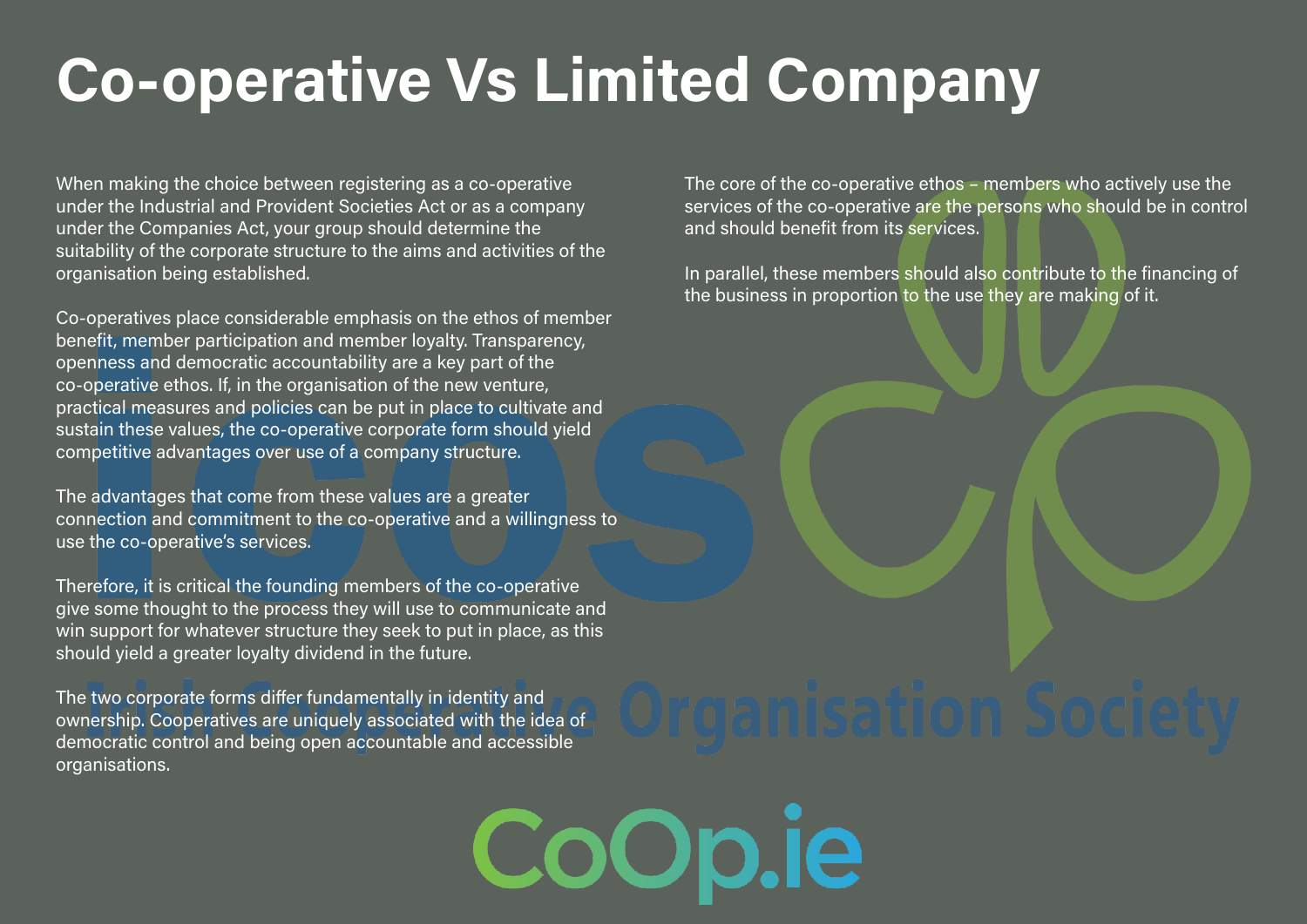# Starting a co-operative CoOp.ie

| <b>Item</b>                                                                                                            | <b>Co-operative</b>                                                         | <b>Company Limited by Guarantee</b>                                                                                                                                                            |  |
|------------------------------------------------------------------------------------------------------------------------|-----------------------------------------------------------------------------|------------------------------------------------------------------------------------------------------------------------------------------------------------------------------------------------|--|
| <b>Limited Liability</b>                                                                                               | Yes (value of the share capital held by the individual<br>members)          | Yes (value of guarantee subscribed to by member)                                                                                                                                               |  |
| <b>Membership</b>                                                                                                      | <b>Unlimited</b>                                                            | <b>Unlimited</b>                                                                                                                                                                               |  |
| Ability to raise funds via share capital                                                                               | <b>Yes</b>                                                                  | <b>No</b>                                                                                                                                                                                      |  |
| Can reduce or expand share capital                                                                                     | <b>Yes</b>                                                                  | Not applicable                                                                                                                                                                                 |  |
| <b>Minimum number of members</b>                                                                                       | 7 natural persons, or<br>×.<br>2 co-operatives                              | 1 (must have at least 2 directors)                                                                                                                                                             |  |
| <b>Express legislative recognition of voting on basis</b><br>of member, not level of equity<br>(ie democratic control) | <b>Yes</b>                                                                  | <b>No</b>                                                                                                                                                                                      |  |
| <b>Compliance Burden</b>                                                                                               | Annual return<br>Annual audit<br>×.<br>Register of beneficial owners return | Conduct an annual audit (exemption available subject to<br>certain conditions)<br><b>Annual return</b><br>Returns of changes of directors and officers<br>Register of beneficial owners return |  |
| <b>Power of Nomination of Shares</b>                                                                                   | Yes, up to €15,000                                                          | <b>No</b>                                                                                                                                                                                      |  |
| <b>Taxation Status</b>                                                                                                 | Same for both co-operative and CLG                                          | Same for both co-operative and CLG                                                                                                                                                             |  |
| <b>Back-up Services</b>                                                                                                | See below ICOS backup services and co-operative<br>development              | Separate legal fees and consultant costs                                                                                                                                                       |  |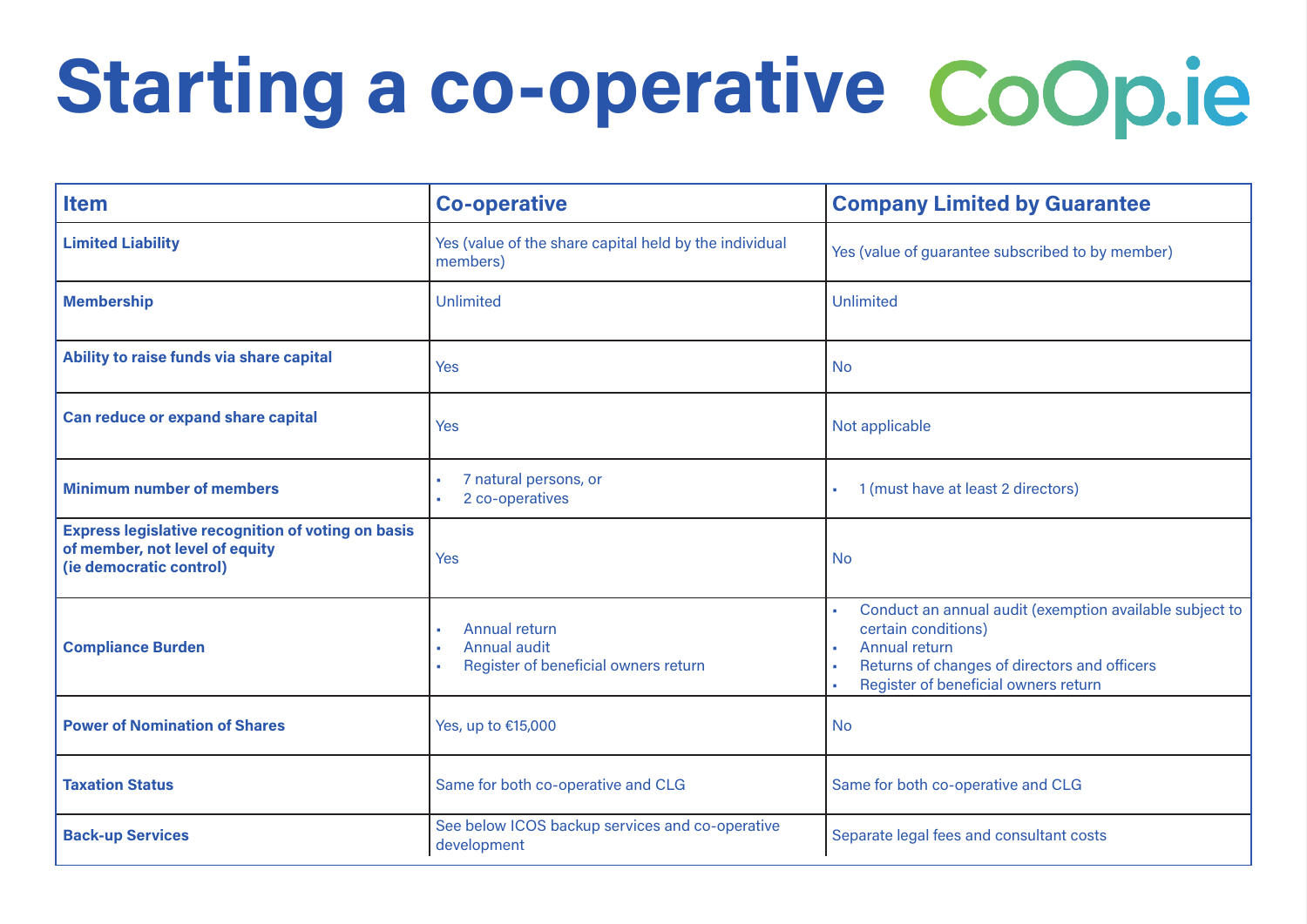### Incorporating a Co-operative Society

#### What Incorporation Means

Co-operative societies of all types are incorporated by being registered under the Industrial and Provident Societies Acts 1893 -2018. The Registrar of Friendly Societies administers these Acts.

A minimum of seven persons is required to incorporate a cooperative society under the legislation. (Where a federal or secondary co-operative is being established by two or more co-operatives a minimum of two participating co-operatives is sufficient.) A suitable name must be chosen for the co-operative and the name must include the words "Society" and "Limited". A registered office for the proposed co-operative must be identified to which all correspondence can be sent.

#### Legal Nature of a Co-operative

A registered co-operative, like a company, is an incorporated legal entity. It is a legal person separate from the members who set it up. It can act on its own initiative, can enter contracts, can sue and be sued, but must also be responsible for its actions. Like a company, a co-operative enjoys limited liability. The liability of the members is limited to the shares they hold in the co-operative. The word "Limited" should always appear after the name of the co-operative. Members who sign the application for registration are called the Special Members. They must act as the Committee of Management or Board of Directors of the co-operative ("the Board") until the first Statutory General Meeting of the co-operative is held. In most cases, the members at this meeting will:

- 1. Consider and, if deemed appropriate, approve a resolution regarding the size and composition of the Board
- 2. Elect members to the Board under the Rules of the co-operative.

The ICOS Model Rules provide for a proportion of the Board to retire each year and be eligible for re-election.

#### New Members

The Board have the authority admit applicants to membership of the co-operative and issue them with shares which they have applied. Usually a standard application form is available and each cooperative will set the level of investment required from members.

#### Reporting Requirements

The law requires that each society must keep appropriate accounts, books and records and the members in general meeting must appoint a statutory auditor annually. There is also a requirement that the audited accounts be submitted with a properly completed Annual Return to the Registrar of Friendly Societies. The appropriate forms and further details in regard to these requirements can be obtained from the Registry of Friendly Societies website.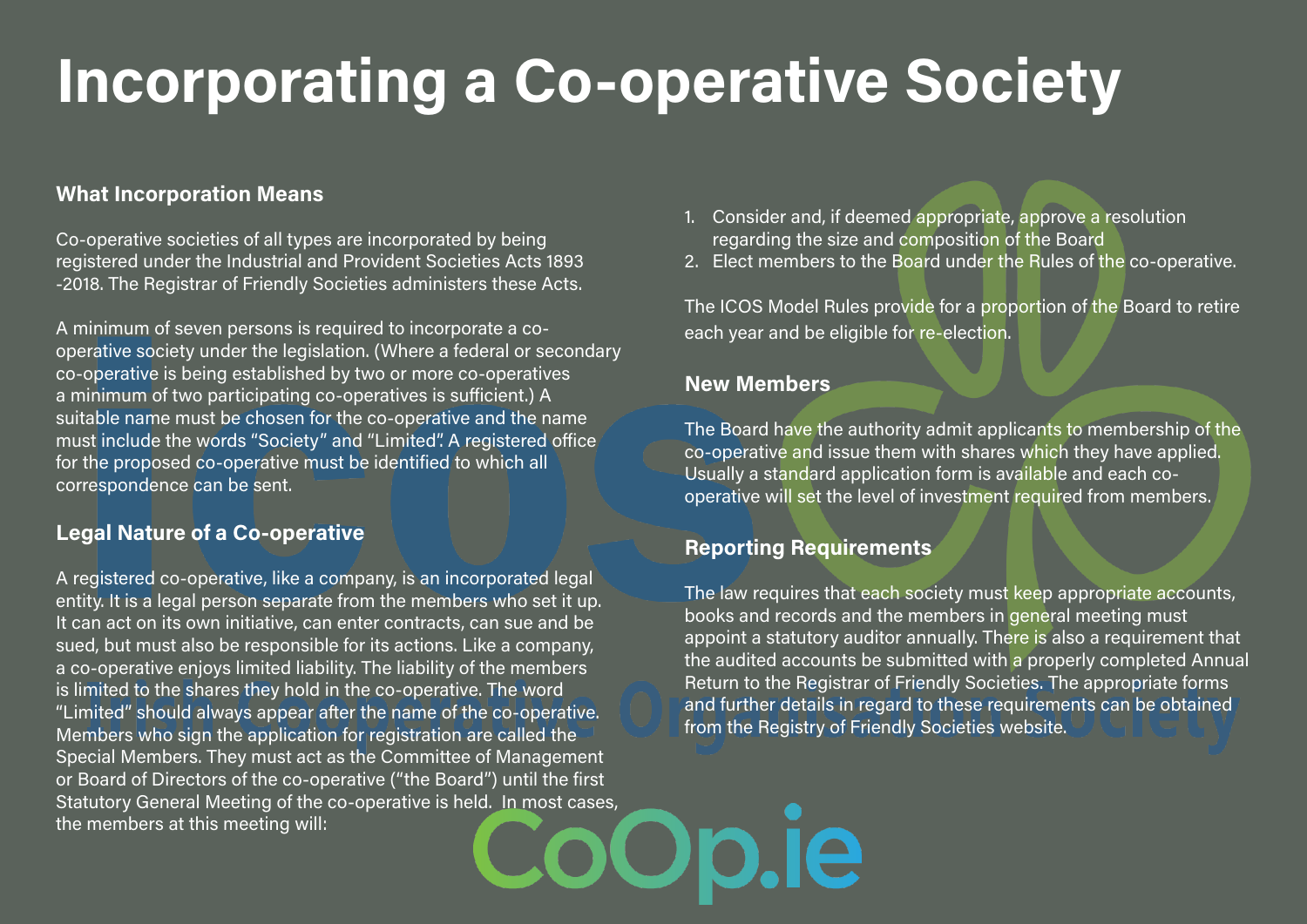### ICOS Services & Co-operative Development

ICOS was formed in 1894, one year after the Industrial and Provident Societies Acts of 1893 was signed into law.

The Registry of Friendly Societies (the registering authority for new co-operatives in Ireland) recognises the role of ICOS in formulating model rules for Irish co-operatives and the ICOS model rulebook.

ICOS provides a broad range of services to its members, such as:

- Providing a co-operative voice
- Customer service
- Co-operative development
- New co-operative registration
- Co-operative rules & governance
- Lobbying & representation
- Sector specific expertise
- Training & education
- Networking & synergy
- Communication
- Funding opportunities

For further details please see our Summary of Services